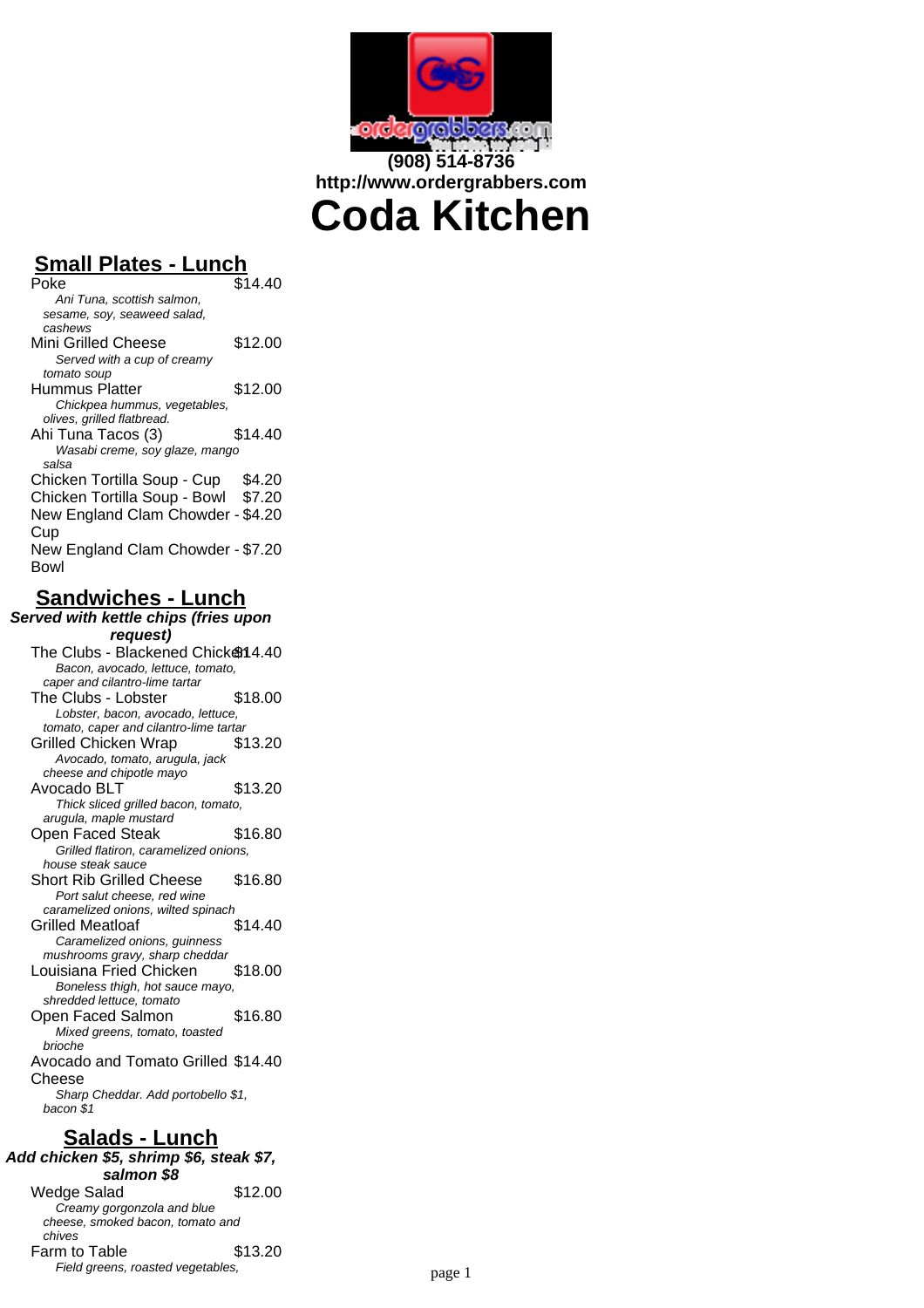jersey apples, sunflower seeds, shaved parmesan, cider vinaigrette. Kitchen Cobb \$13.20 Bacon, avocado, egg, blue cheese, white balsamic Chopped Avocado \$14.40 Boston, arugula, daikon, cucumber, tomato, red onion citrus vinaigrette Ceasar \$10.80 Housemade croutons parmesan Harvest Chopped \$13.20 Artichokes, snap peas, avocado, corn, hearts of palm, tomatoes, romaine, arugula, citrus vinaigrette

### **Entrees - Lunch**

Salmon Nicoise \$16.80 Tomatoes, olives, sliced egg, green beans and capers Roasted Cauliflower HEart \$18.00 Sauteed greens, grape tomatoes, quinoa, shiitake mushrooms, butternut squash risotto, pomegranate drizzle Open Faced Salmon \$16.80 Mixed greens, tomato and toasted brioche

# **Tacos - Lunch**

Cochinita Pork Pibil \$13.20 Citrus braised in banana leaves, avocado, red onions, guajillo-tomatillo sauce, queso fresco<br>Inilled Shrimp Taco **\$14.40** Grilled Shrimp Taco Chipotle spiced, pineapple-avocado salsa, shredded cabbage, cilantro lime creme Corona Battered Cod Taco \$15.60 Avocado, pico de gallo, shredded cabbage, cilantro lime creme Grilled Mahi Mahi Taco \$19.20 Pico de gallo, mango-jicama salsa, shredded cabbage, cilantro-lime creme

# **Burgers - Lunch**

#### **Served with house cut fries (gluten free bun \$1)**

| nee nan sil                          |         |
|--------------------------------------|---------|
| Mexicali                             | \$13.20 |
| Chipotle mayo, jack cheese,          |         |
| avocado, jalapeno wrap               |         |
| <b>Grilled Portobello</b>            | \$14.40 |
| Roasted eggplant smashed             |         |
| avocado and grilled tomato           |         |
| <b>Beer Cheese</b>                   | \$15.60 |
| Brooklyn lager, jalapenos, bacon,    |         |
| caramelized onions, onion straws     |         |
| Bacon Jam                            | \$15.60 |
| House ground hickory bacon and       |         |
| chuck, maple-bacon jam, american     |         |
| cheese, special sauce, pickles,      |         |
| lettuce, tomato, pretzel bun.        |         |
| Salmon                               | \$18.00 |
| Sesame soy, herbed ranch             |         |
| Angus Beef Burger                    | \$14.40 |
| Choice of 3. Cheddar, swiss, blue,   |         |
| goat cheese, mushrooms, sauteed      |         |
| onions, jalapenos and bacon          |         |
| <b>Turkey Burger</b>                 | \$14.40 |
| Choice of 3. Cheddar, swiss, blue,   |         |
| goat cheese, mushrooms, sauteed      |         |
| onions, jalapenos and bacon          |         |
| Local Grass Fed Burger               | \$18.00 |
| Choice of 3. Cheddar, swiss, blue,   |         |
| goat cheese, mushrooms, sauteed      |         |
| onions, jalapenos and bacon          |         |
| Classic American                     | \$13.20 |
| 2 griddled patties, lettuce, tomato, |         |
| american cheese, pickles, brioche    |         |
| bun                                  |         |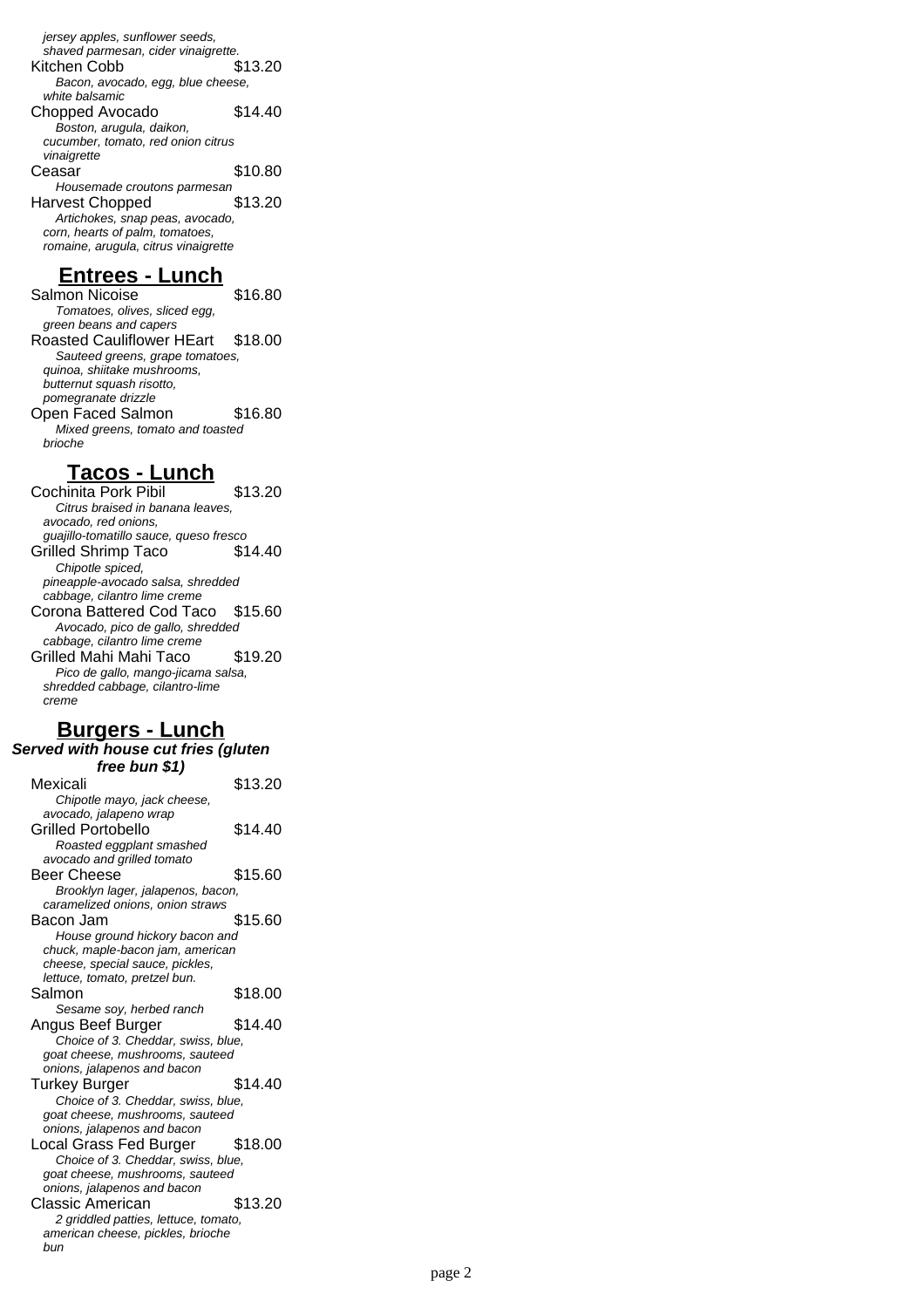# **Appetizers - Dinner**

| <u>ippul</u><br><u>svi (</u><br><u>. на п</u><br><u>ши</u><br>v. |         |
|------------------------------------------------------------------|---------|
| New England Clam Chowder \$4.20<br>Cup                           |         |
| New England Clam Chowder \$7.20                                  |         |
| Bowl                                                             |         |
| Chicken Tortilla - Cup                                           | \$4.20  |
| Chicken Tortilla - Bowl                                          | \$7.20  |
| Cochinita Pork Tacos (2)                                         | \$12.00 |
| Yucatan style pork, braised in a                                 |         |
| banana leaf with citrus-garlic, corn                             |         |
| tortillas, queso fresco, avocado, pico                           |         |
| de gallo, guajillo chili-tomatillo salsa                         |         |
| Pork Belly Eggroll                                               | \$9.60  |
| Smoked gouda, housemade garlic<br>chili dipping sauce            |         |
| Crab Nachos                                                      | \$13.20 |
| Blue corn tortillas, tomatillo, jack                             |         |
| cheese, avocado, jalapenos, pico                                 |         |
| The Angry Shrimp                                                 | \$13.20 |
| Lemongrass, coconut milk,                                        |         |
| siriracha, rice noodles and chives                               |         |
| <b>Rib Tips</b>                                                  | \$13.20 |
| Sweet chili glaze, cashews, cilantro                             |         |
| Smoke Chicken Quesadilla                                         | \$12.00 |
| Jack cheese, jalapenos,                                          |         |
| guacamole, pico de gallo                                         |         |
| Mini Grilled cheese                                              | \$10.80 |
| Served with cup of creamy tomato                                 |         |
| soup                                                             |         |
| <b>Heirloom Tomatoes</b>                                         | \$14.40 |
| Red wine vinaigrette, chives,                                    |         |
| watercress, burrata cheese<br>Wild Mushrooms Racos (2)           | \$12.00 |
| Roasted corn guacamole,                                          |         |
| apricot-chipotle salsa                                           |         |
| Thai Green Curry Mussels                                         | \$13.20 |
| Lemongrass, jalapeno, ginger,                                    |         |
| coconut milk cilantro                                            |         |
| <b>Fried Pickle Chips</b>                                        | \$10.80 |
| Spices cornmeal crusted kickin                                   |         |
| bayou dip                                                        |         |
| Octopus Toast                                                    | \$14.40 |
| Crisp yet tender, tossed with                                    |         |
| fingerlings, capers, lemon, brown                                |         |
| butter, watercress, shaved fennel                                | \$10.80 |
| Shishito Peppers                                                 |         |
| Blistered miso vinaigrette dipping<br>sauce                      |         |
| Clam Pot                                                         | \$14.40 |
| NJ littlenecks, fennel, garlic,                                  |         |
| tomato, shellfish broth                                          |         |
| Gnocchi and Chanterelles                                         | \$14.40 |
| Heirloom cherry tomatoes, fresh                                  |         |
| peas, white wine and buitter                                     |         |
|                                                                  |         |

### **Shared - Dinner**

| Cornmeal Crusted Calamari \$10.80 |         |
|-----------------------------------|---------|
| Chipotle remoulade                |         |
| Hummus Platter                    | \$13.20 |
| Chickpeas, veggies, grilled pita, |         |
| olives                            |         |
| Truffle Fries                     | \$9.60  |
| Parmesan, blue cheese dip         |         |
| Wings                             | \$12.00 |
| Buffalo or Korean bonchon         |         |
| Loaded Nachos                     | \$12.00 |
| Jalapenos-pepperjack queso,       |         |
| avocado, pico de gallo, scallions |         |
| Chicken Fried Cauliflower         | \$13.20 |
| Buttermilk and spices, housemade  |         |
| cayenne pepper mayo               |         |
| Pretzel                           | \$14.40 |
| Warm beer cheese sauce.           |         |
| housemade honey mustard.          |         |

# **Slider Bar - Dinner**

| Angus Beef Slides     | \$12.00 |
|-----------------------|---------|
| Caramelized onions    |         |
| Fried Chicken Sliders | \$13.20 |
| Potato chip crusted,  |         |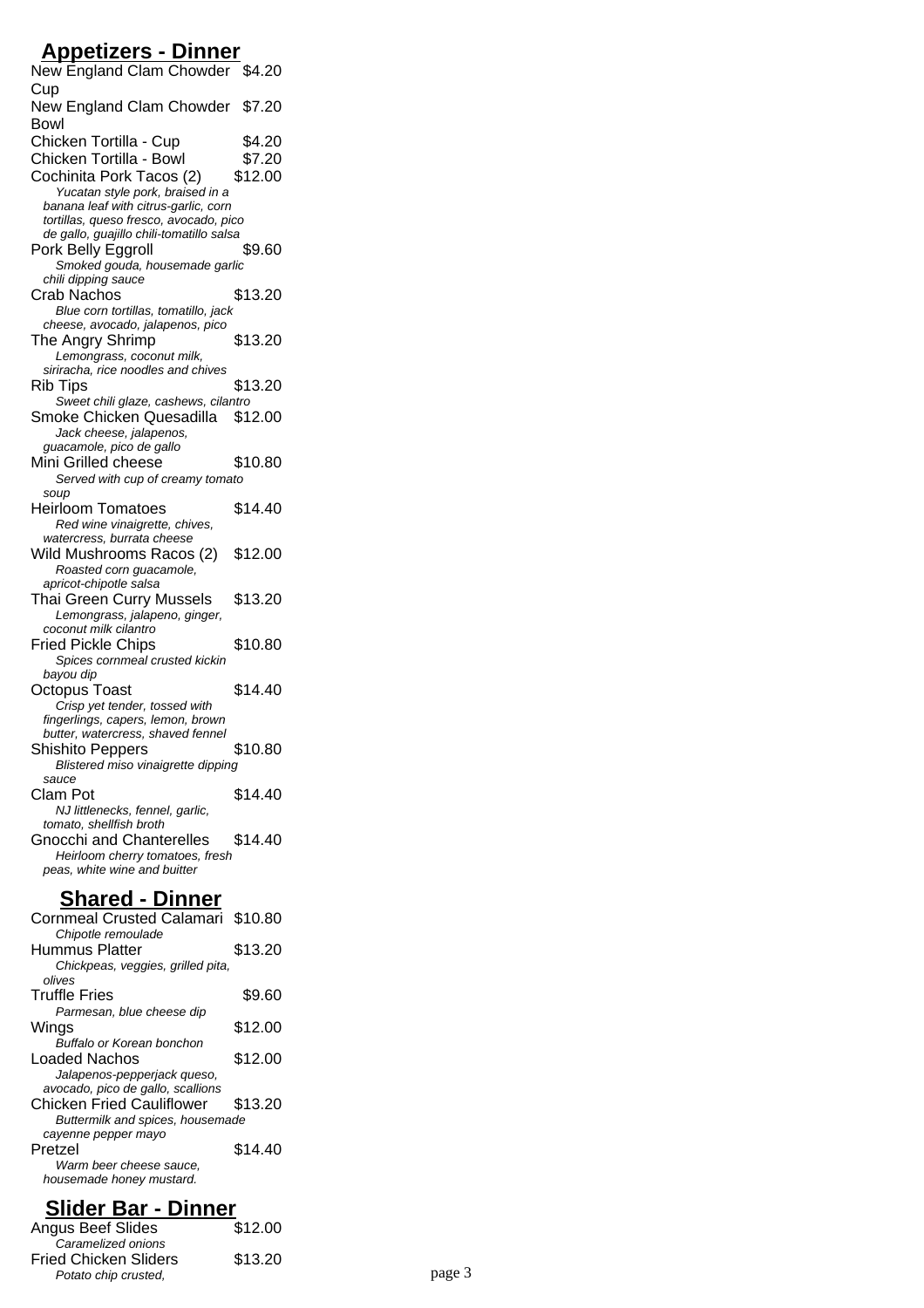### **Salads - Dinner**

### **Add chicken \$5, Shrimp \$6, Steak \$7, Salmon \$8**

- Kitchen Cobb \$14.40 Bacon, avocado, egg, blue cheese, white balsamic
- Chopped Avocado \$14.40 Boston arugula, daikon, cucumber, tomato, red onion and citrus vinaigrette
- Ceasar \$10.80 Housemade croutons, parmesan
- Harvest Chopped \$13.20 Artichokes, snap peas, avocado,
- corn, hearts of palm, tomatoes, romaine, arugula and citrus
- vinaigrette
- Wedge Salad \$12.00 Creamy gorgonzola and blue cheese, smoked bacon, tomato and
- chives
- Grille Peach and Arugula Salad 3.20 Goat cheese, toasted almonds, grilled corn, scallions, lemon-garlic vinaigrette

### **Tacos - Dinner**

Grilled Shrimp Tacos \$18.00 Chipotle spiced, pineapple-avocado salsa, shredded cabbage, cilantro lime creme Baia Fish Tacos \$16.80 Corona battered cod, avocado, pico de gallo, shredded cabbage, cilantro lime creme Grilled Fish Tacos \$21.60 Mahi Mahi pico de gallo, mango-jicama salsa, shredded cabbage, cilantro lime creme

### **Burgers - Dinner**

#### **Served with house cut fries (Gluten free bun \$1)**

| Mexicali                           | \$16.80 |
|------------------------------------|---------|
| Chipotle mayo, jack cheese,        |         |
| avocado and jalapeno wrap          |         |
| Grilled Portobello                 | \$14.40 |
| Roasted eggplant, smashed          |         |
| avocado and grilled tomato.        |         |
| <b>Beer Cheese</b>                 | \$18.00 |
| Brooklyn lager, jalapenos, bacon,  |         |
| caramelized onions, onion straws.  |         |
| Bacon Jam                          | \$18.00 |
| House ground hickory bacon and     |         |
| chuck, maple bacon jam, american   |         |
| cheese, special sauce, pickles,    |         |
| lettuce, tomato on a pretzel bun   |         |
| Salmon Burger                      | \$18.00 |
| Sesame, soy, herbed ranch          |         |
| Angus Beef Burger                  | \$16.80 |
| Choice of 3. Cheddar, swiss, blue, |         |
| goat, mushrooms, sauteed onions,   |         |
| jalapenos and bacon                |         |
| <b>Turkey Burger</b>               | \$16.80 |
| Choice of 3. Cheddar, swiss, blue, |         |
| goat, mushrooms, sauteed onions,   |         |
| jalapenos and bacon                |         |
| Local Grass Fed Angus Beef \$19.20 |         |
| Burger                             |         |
| Choice of 3. Cheddar, swiss, blue, |         |
| goat, mushrooms, sauteed onions,   |         |
| jalapenos and bacon                |         |
| Classic American Burger            | \$16.80 |
| 2 griddled short rib-brisket blend |         |
| patties, shredded lettuce, tomato, |         |
| americna cheese, pickles, onion on |         |
| brioche bun.                       |         |
|                                    |         |

# **Sandwiches - Dinner**

### **Served with house cut fries. Truffle** page 4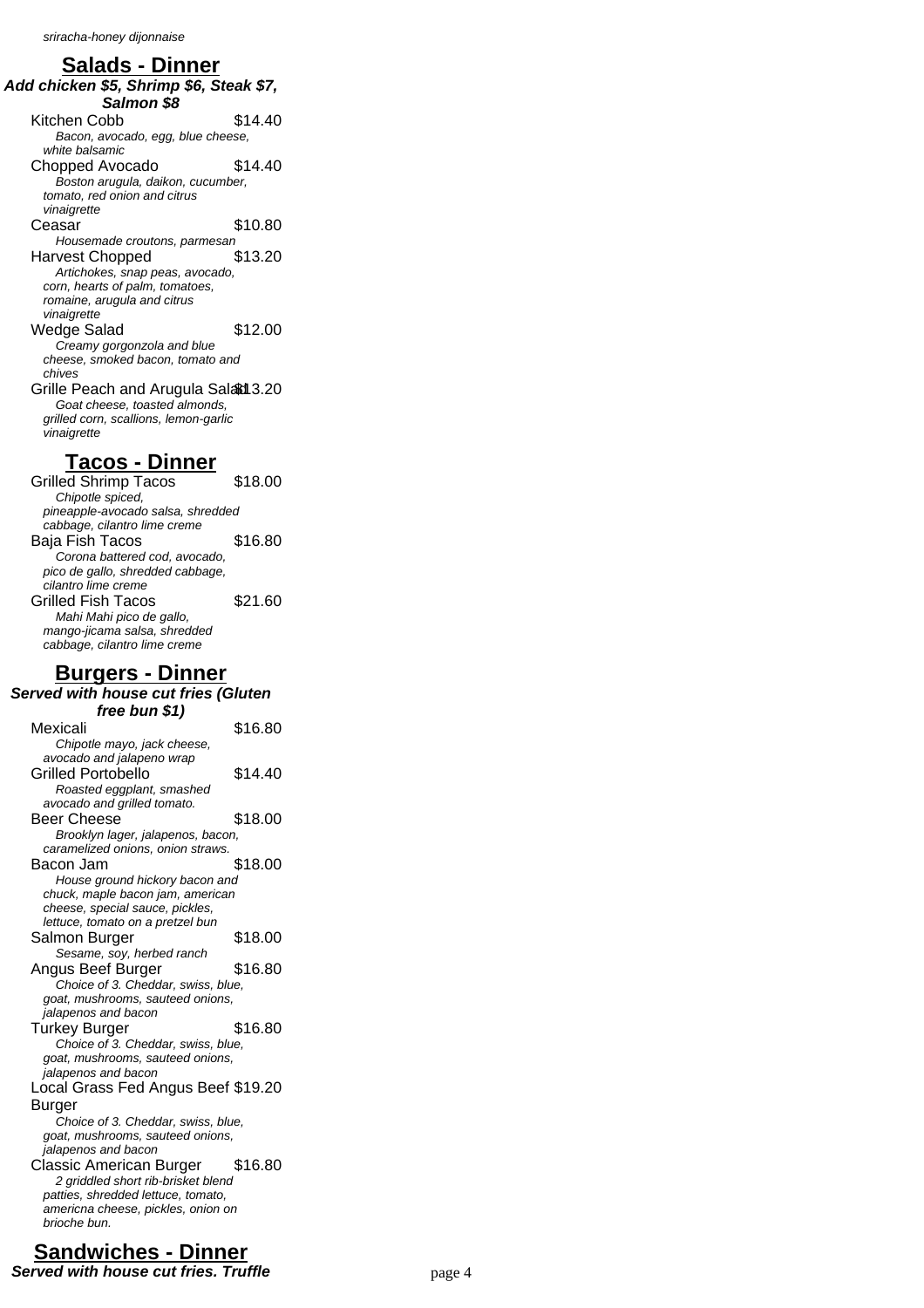#### **them for \$3 (Gluten free buns available add \$1)**

| avallabl <del>c</del> auu φτ)       |         |
|-------------------------------------|---------|
| Open Faced Steak                    | \$19.20 |
| Garlic butter, arugula, caramelized |         |
| onions, housemade steak sauce       |         |
| <b>Blackend Chicken Club</b>        | \$18.00 |
| Avocado, bacon, tomato,             |         |
| caper-lime tartar                   |         |
| <b>Short Rib Grilled Cheese</b>     | \$20.40 |
| Red wine caramelized onions,        |         |
| wilted spinach, port salut cheese   |         |
| Louisiana Fried Chicken             | \$18.00 |
| Boneless thigh, herbed ranch        |         |
| mayo, shredded lettuce and tomato   |         |
| Lobster Club                        | \$21.60 |
| Bacon, avocado, lettuce, tomato     |         |
| caper and cilantro-lime tartar      |         |
| <b>Grilled Swordfish</b>            | \$19.20 |
| Caper-olive tartar sauce, citrus    |         |
| slaw brioche bun                    |         |

# **Entrees - Dinner**

Baby Back Ribs \$24.00 House BBQ sauce, sweet corn pudding and slaw Grilled Meatload \$20.40 Roasted mushrooms and Guinness gravy, green beans, mashed potatoes Roasted Cauliflower Heart \$20.40 Sauteed greens, quinoa. oyster mushrooms, grape tomatoes, butternut squash risotto cake (gluten free) Glorias Famous Fried Chicken\$21.60 Classic chicken gravy mashed potatoes, green beans Slow Roasted Salmon \$22.80 Maple-soy glaze, roasted brussel sprouts, beets, quinoa, sauteed greens Scallop and Monkfish Kebabs\$28.80 Moroccan spiced vinaigrette, grilled summer vegetables tossed in basil-almond pesto, orange scented cous-cous Brisket Rubbed Skirt Steak \$27.60 Red wine glaze, house cut fries, brussel sprouts Brazilian Moqueca \$27.60 Shrimp, scallops, monkfish, calamari, mussels, chorizo, coconut-ginger-cilantro broth, cashew-coconut rice. Grilled Branzino \$28.80 Rosemary-lemon oil, watercress, fennel, roasted vegetables, olives basil pesto Crisp Seared Black Bass \$27.60 Soba noodles, favas, snap peas, kale tossed in a ginger-miso vinaigrette. BBQ Half Chicken \$21.60 House BBQ sauce, sweet corn pudding and slaw Thai Grilled Pork Chops \$20.40 Mildly spicy, boneless coconut rice, warm julienne vegetables, ginger-chili vinaigrette Lobster and Sweet Corn Risot 07.60 Chives, sweet butter and parmesan Free Range Roast Chicken \$22.80 Rosemary-garlic gravy, mashed potatoes and green beans Steak Frites \$26.40 Coffee-coriander rubbed flatiron, sweet onion jam, grilled asparagus-sweet corn, grilled onion and skinny fries Lobster Roll \$31.20 Fresh Maine lobster, lemon mayo, celery salt, buttered split-top toll example to the page 5